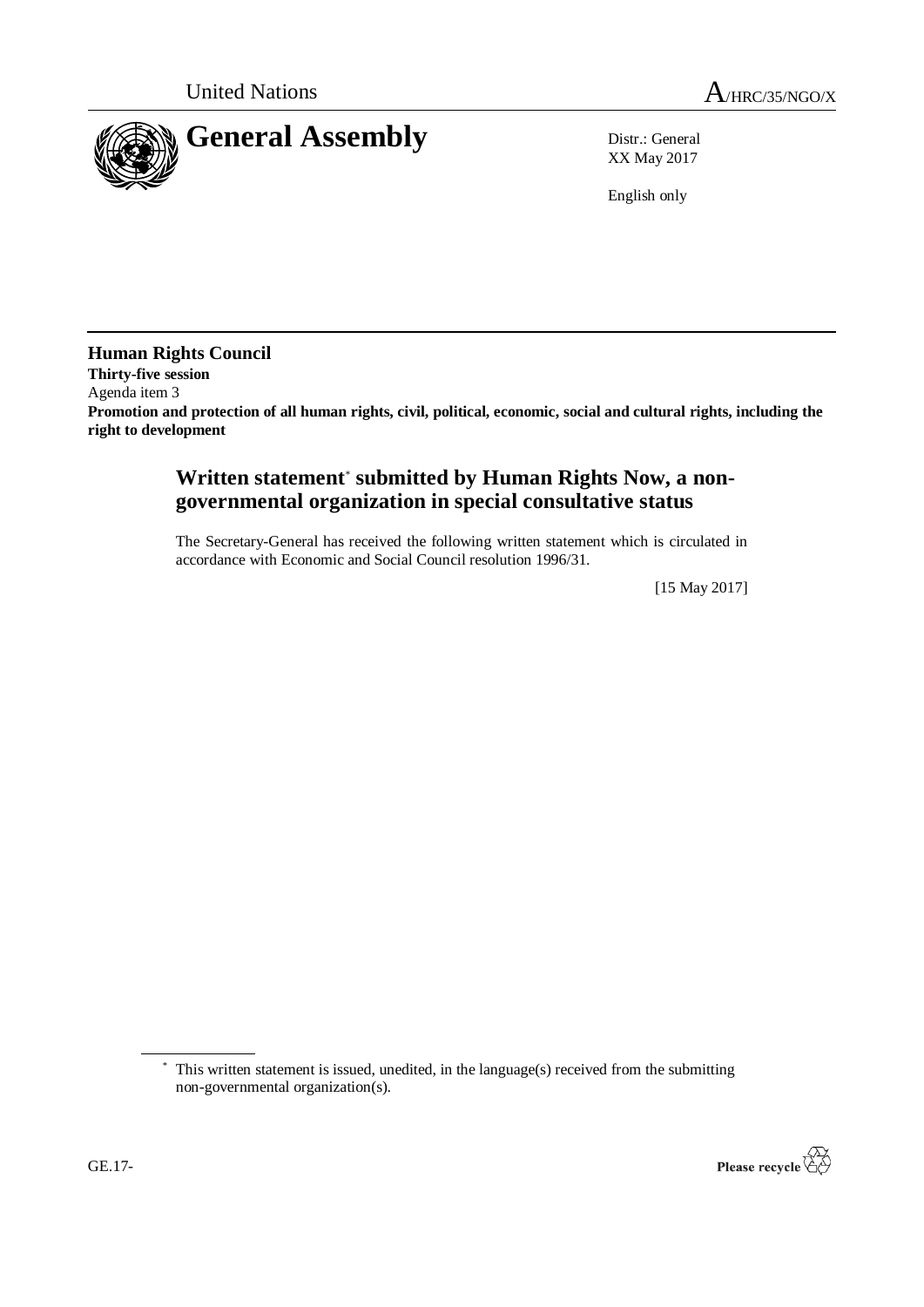# **Japan: Concerns with the "Crime of Preparation for Terrorism and Other Acts" Bill**

## **1. Background**

The UN special rapporteur on the freedom of expression made an official visit to Japan in April 2016 to observe the implementation of freedom of expression in Japan and will present his report to the current session of the UN Human Rights Council calling for improvements. However, instead of improving its current human rights practice, the Japanese government plans to introduce a draconian law which would suppress the space for civil society and individuals in Japan.

During the current Diet session, the government of Japan has been pushing a bill to revise parts of the Act on Punishment of Organized Crime and Control of Crime Proceeds, also known as the "Anti-Conspiracy" bill. The bill adds a new "Crime of Preparation for Terrorism and Other Acts" that would allow for the investigation and punishment of persons planning a total of 277 types of possible crimes. Human Rights Now (HRN), a Tokyo-based international human rights NGO, is deeply concerned that the bill would threaten citizens' freedom of conscience, right to privacy, freedom of political opinion, freedom of expression and freedom of association.

The government of Japan has tried to enact laws against the crime of conspiracy three times in the past, but it failed each time due to severe opposition from the public. People were concerned by the serious risks the laws threatened against citizens' freedoms. The current bill should be understood as a continuation of these laws. Even though the government calls the newly-stipulated crime the "Crime of Preparation for Terrorism and Other Acts", claiming that it is different from the "crime of conspiracy" from past bills, its purpose and structure are basically same as the past laws.

#### **2. Misunderstanding of the Convention**

The government has explained that the purpose of the bill is to implement the United Nations Convention against Transnational Organized Crime and to prevent terrorism, especially as Japan prepares for the 2020 Summer Olympics. Chief Cabinet Secretary Yoshihide Suga explained that the bill is needed "to fight organized crime by cooperating with international society."<sup>1</sup> While the government argues that passage of the bill is required to implement the United Nations Convention against Transnational Organized Crime, the convention itself was never intended to prevent terrorism. Instead, its aim is to prevent crimes by transnational organized criminal groups "for a purpose relating directly or indirectly to the obtaining of a financial or other material benefit" (Article 5).<sup>2</sup> The United Nations' legislative guideline also expressly states that terrorist groups which pursue purely non-material benefits are not the target of the convention (Paragraph  $26$ ).<sup>3</sup>

<sup>&</sup>lt;sup>1</sup> Reuters, 9 Sept. 2017, http://www.reuters.com/article/us-japan-conspiracy-idUSKCN11E0F8?il=0 <sup>2</sup> United Nations Convention Against Transnational Organized Crime and the Protocols Thereto,

https://www.unodc.org/documents/treaties/UNTOC/Publications/TOC%20Convention/TOCebook-e.pdf

<sup>&</sup>lt;sup>3</sup> Legislative Guides for the Implementation of the United Nations Convention Against Transnational Organized Crime and the Protocol Thereto,

https://www.unodc.org/pdf/crime/legislative\_guides/Legislative%20guides\_Full%20version.pdf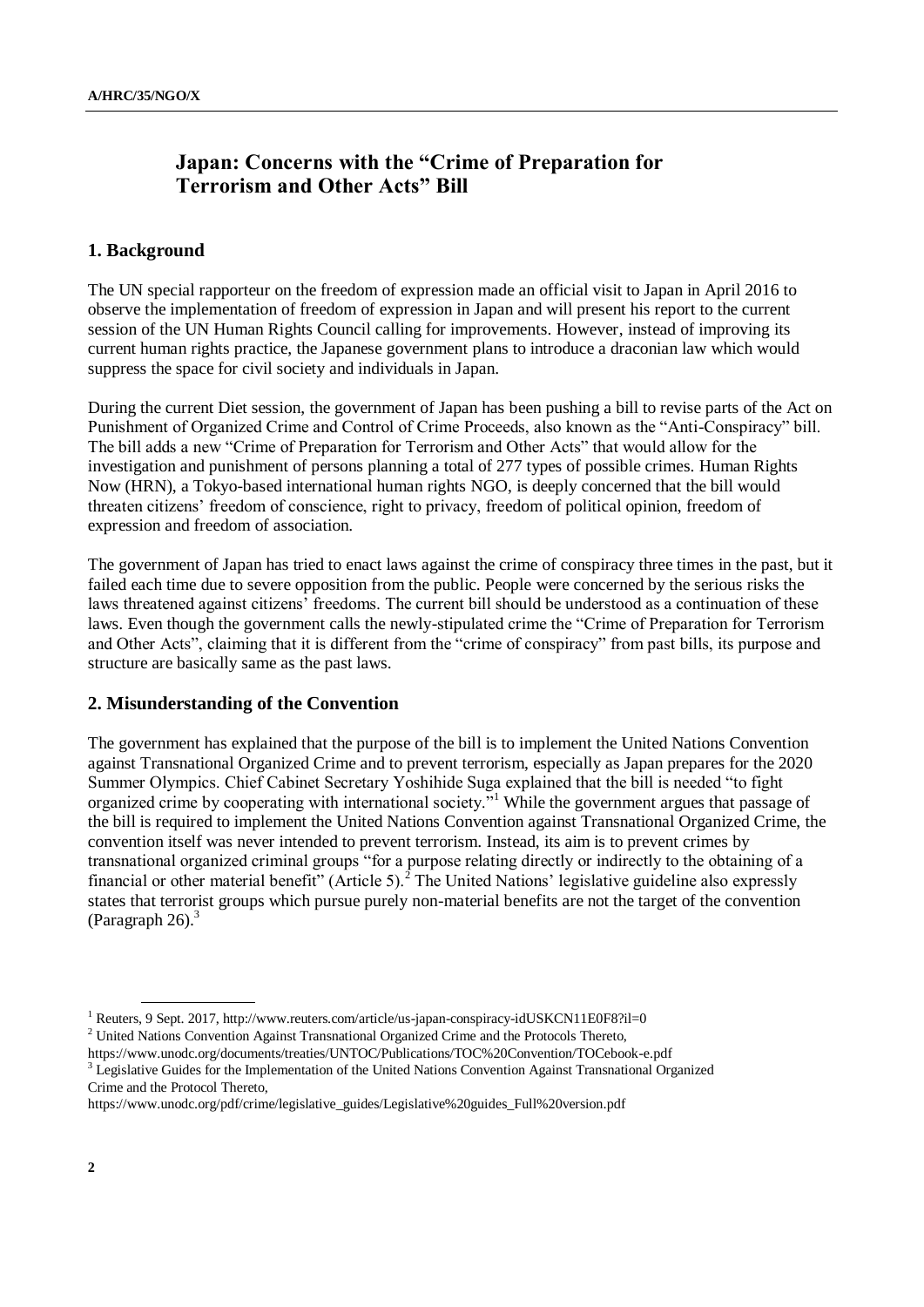With regards to anti-terrorism policy, Japan has already ratified the 13 relevant treaties addressing antiterrorism<sup>4</sup> and enacted domestic laws as required by these treaties. By properly applying and implementing these treaties and laws, Japan can protect their citizens from the terrorism.

## **3. The risk of arbitrary investigations**

The language used in the anti-conspiracy bill is vague and leaves room for abuse by the government if and when it decides to crack down on opposition and dissenting voices. In response to the risk of arbitrary investigations under the Act as amended by the bill, the government argues that the targets of its investigations would be restricted to the crimes in which an "organized crime group, including a terrorist group," are realistically expected to be involved. However, the definition of an "organized criminal group", which is one of the key elements of the crime, is vague and may apply to groups other than terrorist organizations. For example, civil society, NGOs, and labor unions might be subject to investigation and punishment under the bill if authorities judge that the nature of such groups has changed. Plus, the bill includes the term "terrorist group" as an example of an "organized criminal group", but there is no definition of "terrorist group" in the bill.

The bill also stipulates that a crime planned by an organized criminal group, including terrorist groups, which has the objective of jointly committing criminal acts would be punishable when two or more people plan the crime and any of them procures funds or supplies, surveys a related location, or makes any other preparatory action for carrying it out. The government stressed that the new bill requires for investigation not only "planning" but also "preparatory actions". Nevertheless, both the terms "plan" and "preparatory actions" are too vague to clarify the scope of the proscribed conduct.

It is deeply concerning that the bill would significantly strengthen the government's power of punishment and dramatically increase the risk that it violates citizens' freedom of conscience, freedom of expression, and other freedoms. Vague key elements in the law, such as the term "organized criminal group", "planning", and "preparatory actions" could lead to arbitrary exercises of power. Accusations of an agreement on crime could lead to someone being punished even though they did not actively participate in the preparation of a criminal activity.

## **4. Serious Concerns regarding NGO activities**

The government excludes Non Profit Organizations from the target of the bill, but vagueness in the definition of "organized criminal group" could provide an excuse for interventions into citizens' activities which would risk violating their freedom of association necessary to do their work, as well as causing a severe chilling effect on legitimate activities. In China, for instance, the government has similarly been using vague language in its 2014 counter-espionage law, 2015 national security law, and 2016 cybersecurity law to crackdown on political opposition expressed through speech and association.<sup>5</sup>

Today, we face so many enormous challenges such as war, poverty, discrimination, and human rights abuses, which NGOs are working to tackle. Because NGOs often take a contrary view of abusive government actions and work at the grassroots level, authoritarian governments tend to label NGOs as an "enemy" or "illegal" "terrorist" organizations. The shrinking democratic space in the course of suppression of civil society by national governments becomes an international concern. This bill could make global collaboration of civil

<sup>4</sup> Ministry of Foreign Affairs, http://www.mofa.go.jp/mofaj/gaiko/terro/kyoryoku\_04.html

<sup>5</sup> The New York Times, 2 Nov. 2014[, https://www.nytimes.com/2014/11/03/world/asia/china-approves-security-law](https://www.nytimes.com/2014/11/03/world/asia/china-approves-security-law-)emphasizing-counterespionage.html